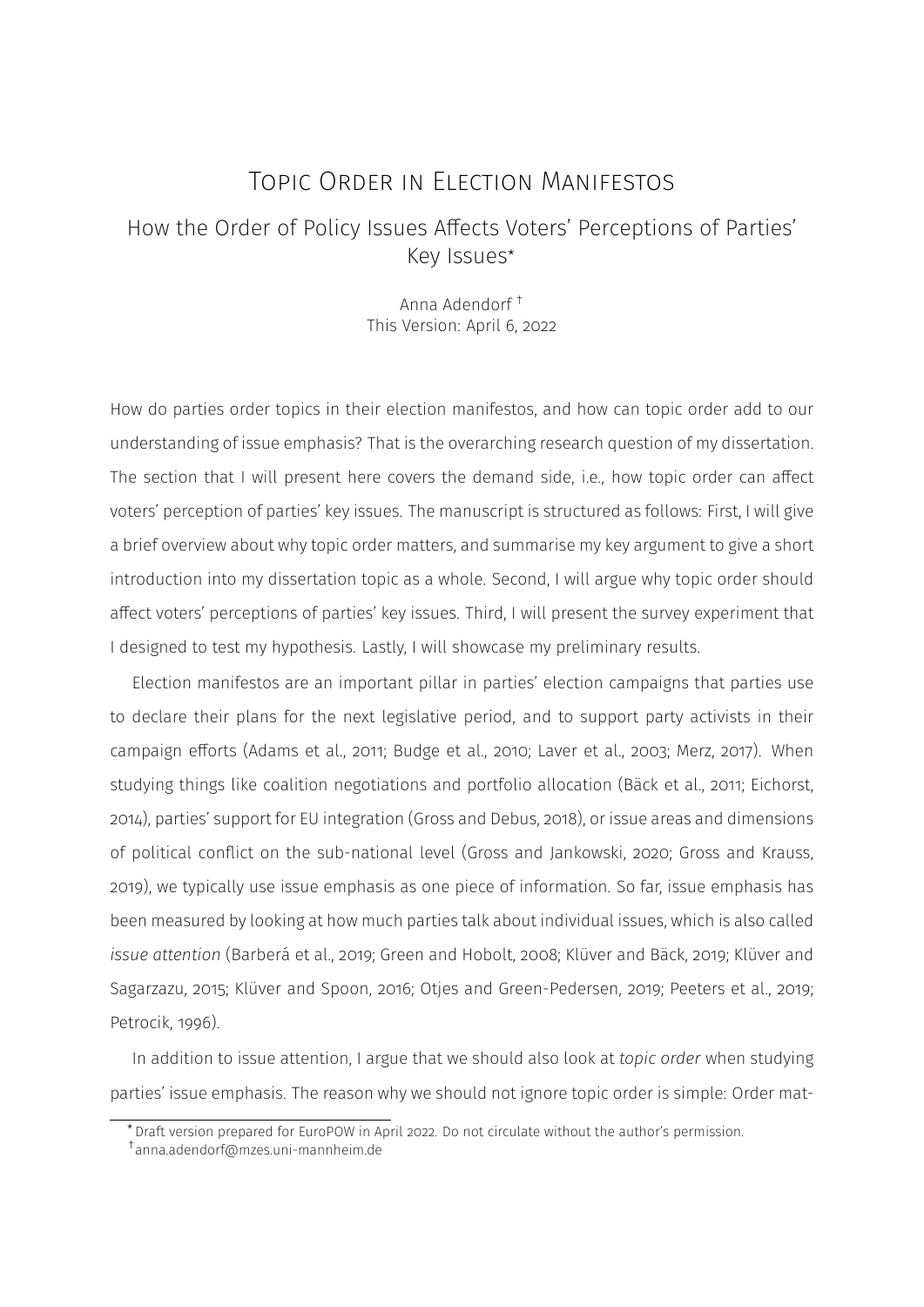ters almost everywhere - so why should it not matter in election manifestos<sup>[1](#page-0-0)</sup>? I argue that topic order in election manifestos is a strategic tool that parties can use alongside issue attention. Using both topic order and issue attention allows parties to, first, highlight more topics at once, and second, to highlight different topics in different ways. For instance, topics that are relevant for a large part of the voters or that a party expects to be beneficial in the electoral game can be highlighted through topic order, so that anyone who looks at the manifesto immediately sees those issues. In addition, topics that might be less beneficial in the electoral game, but very relevant for the party base, can be emphasised through issue attention, so that a party can signal to its party base that these topics are covered in enough detail.

In the first section of my dissertation, I will study the way that parties order topics in their election manifestos in greater detail. I will analyse how factors like issue ownership and issue salience affect topic order and issue attention. Using German election manifestos, I show that topic order and issue attention are indeed two separate ways of highlighting topics in manifestos, and that parties place their owned issues earlier in their manifesto than issues that they do not own.

The second section of my dissertation looks at how topic order affects voters' perceptions of parties' key issues. This is the section that I am outlining in this manuscript.

The third and final section of my dissertation then brings the two previous sections together by analysing how topic order affects the coverage of individual topics in the news. Using newspaper articles that cover the election campaign, I will show whether topics that parties highlight through topic order also make it into the news more often than other topics.

## Topic Order and Voters' Perceived Issue Importance

In addition to highlighting topics through issue attention, parties should also use topic order to highlight some issues while de-emphasising others. More specifically, parties should place topics that they want to highlight in the early chapters of their manifesto, whilst placing topics that they do not want to draw a lot of attention to in the later sections. In this section of my

 $^{\rm 1}$ Some examples for situations in which order matters are whether a child is chosen first or last for a sports team, which Star Wars trilogy to watch first, how topics are ordered in the news [\(Conway and Patterson,](#page-11-8) [2008;](#page-11-8) [McCombs](#page-12-9) [and Shaw,](#page-12-9) [1972\)](#page-12-9), and the order of candidates on a ballot paper [\(Blom-Hansen et al.,](#page-11-9) [2016;](#page-11-9) [Kim et al.,](#page-12-10) [2015\)](#page-12-10).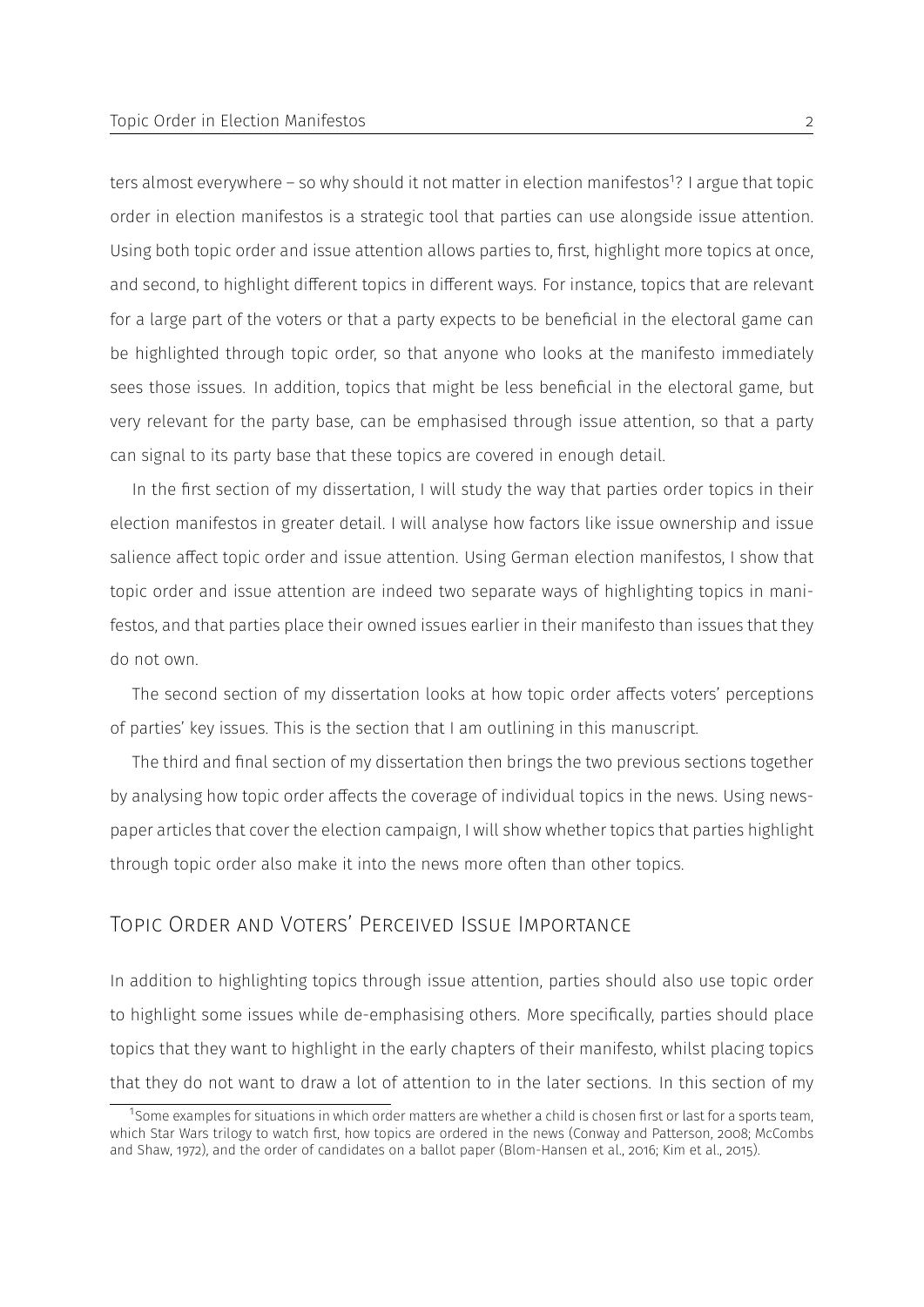dissertation, I am going to argue how readers of a manifesto should pick up on topic order as an emphasising strategy.

Whilst a particularly interested party member or voter might specifically look for the issues they are interested in, someone who rather just wants to gain a broad impression of what a party stands for might instead simply skim the document. By doing so, it is probable that they intuitively perceive topics that are covered earlier on in the manifesto as more important than those that are only covered later. One reason why people tend to perceive items that are in the beginning as more important than those that only appear later is because the first item in a list gets processed more deeply than later issues due to the way that our minds process this kind of information [\(Krosnick and Alwin,](#page-12-11) [1987\)](#page-12-11) or due to cognitive fatigue [\(Blom-Hansen et al.,](#page-11-9) [2016\)](#page-11-9). Additionally, the concept of something being at the top is generally associated with being better or more important, whilst something being at the bottom is associated with being bad [\(Meier and Robinson,](#page-12-12) [2004;](#page-12-12) [Tourangeau et al.,](#page-12-13) [2013\)](#page-12-13). In a political context, we know that voters understand this ordered logic, too: Candidates that are placed at the top of a ballot paper have been found to gain more votes than those that are placed towards the bottom [\(Blom-Hansen](#page-11-9) [et al.,](#page-11-9) [2016;](#page-11-9) [Kim et al.,](#page-12-10) [2015\)](#page-12-10)<sup>[2](#page-0-0)</sup>. Additionally, citizens understand that the information presented to them in the beginning of TV news or on the front page of a newspaper are those of the greatest relevance on that particular day [\(Graber,](#page-11-10) [2004\)](#page-11-10). Thus, we can reasonably expect voters to have an understanding of the information that underlies the order of topics in election manifestos.

Given what we know about how people cognitively process longer lists of several items, and taking into account how people are capable of understanding ordered media logic and candidate order on ballot papers, we should expect them to also understand the order of topics in election manifestos. This means that someone who looks at an election manifesto should perceive the first topics to be particularly important to the party that wrote the manifesto. Whilst voters usually do not read manifestos [\(Adams et al.,](#page-11-0) [2011;](#page-11-0) [Laver,](#page-12-14) [1984\)](#page-12-14), their contents find their way to the voter through other means. First, parties' candidates and campaign workers can use

<sup>&</sup>lt;sup>2</sup>Note that the study by [Blom-Hansen et al.](#page-11-9) [\(2016\)](#page-11-9) utilised the fact that in Danish local and regional elections, ballot papers might be divided into two columns. The electoral board decides whether the ballot paper has one or two columns *after* parties submit their candidate lists. This layout choice thus can have the consequence that candidates that are in the middle of their party's list appear at the top of the second column, if the ballot paper is printed in a two-column layout.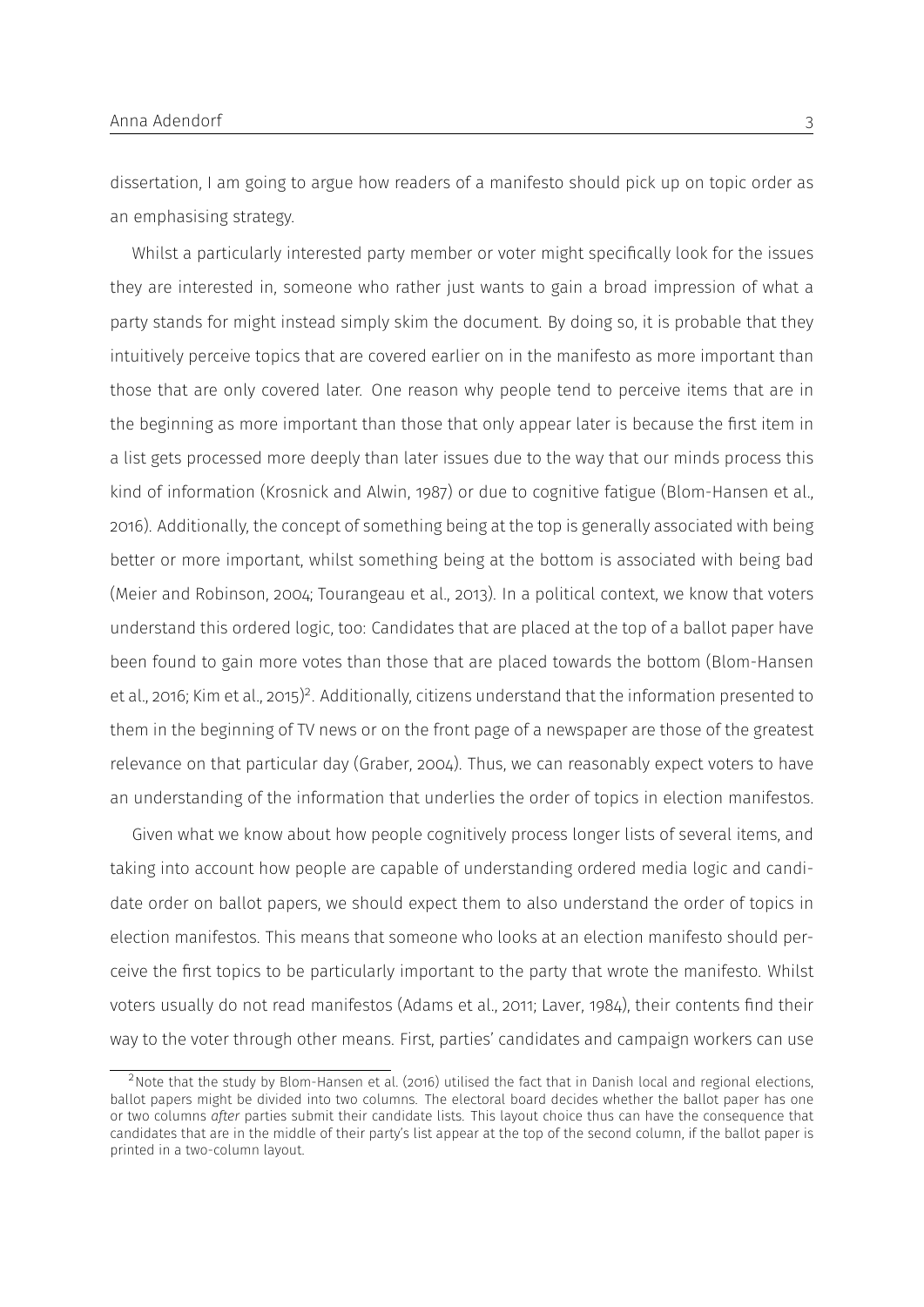their party's manifesto to guide their campaign efforts [\(Däubler,](#page-11-11) [2012\)](#page-11-11). Second, parties' manifestos and campaign messages are covered in the media. Yet, as journalists lack the time to read all election manifestos in great detail, they surely rely on shortcuts such as issue attention or topic order to decide which topics to cover. Thus, topic order should be one relevant factor that influences which topics voters learn about through the media<sup>[3](#page-0-0)</sup>. Lastly, many parties write their manifestos with the knowledge that most voters will not read them, but that the manifesto's content will reach them through campaign workers and the media [\(Däubler,](#page-11-11) [2012\)](#page-11-11). Thus, the order of topics in manifestos should be a conscious choice that parties make, in order to begin their manifesto with key issues, or issues that they expect to be beneficial in the electoral game.

H1: The earlier in an election manifesto a policy issue is discussed, the more important voters perceive it to be for the party.

## Data and Methods

#### *Survey Experiment Design*

In order to address the question of how political parties' actions affect voters' perceptions, I designed a survey experiment which allowed me to randomly assign participants to different variations of the independent variable – i.e., treatment and control – in order to capture how they affect the dependent variable [\(Mutz,](#page-12-15) [2011\)](#page-12-15). Using this method hence enables me to establish a causal relationship between the independent and dependent variable [\(Mutz,](#page-12-15) [2011\)](#page-12-15). In addition, through random assignment to treatment or control, other potentially confounding factors – such as, for example, political interest and knowledge – are equally distributed among the groups. That way, it does not affect the results that, for example, more knowledgeable respondents are potentially not as easily manipulated as less knowledgeable ones. Instead, the effect of those and similar factors simply cancels out.

<sup>&</sup>lt;sup>3</sup>Issue attention has been found to affect which topics are covered in the media [\(Merz,](#page-12-1) [2017\)](#page-12-1). I will study how topic order in election manifestos affects the coverage of individual topics in the media in a separate chapter of my dissertation.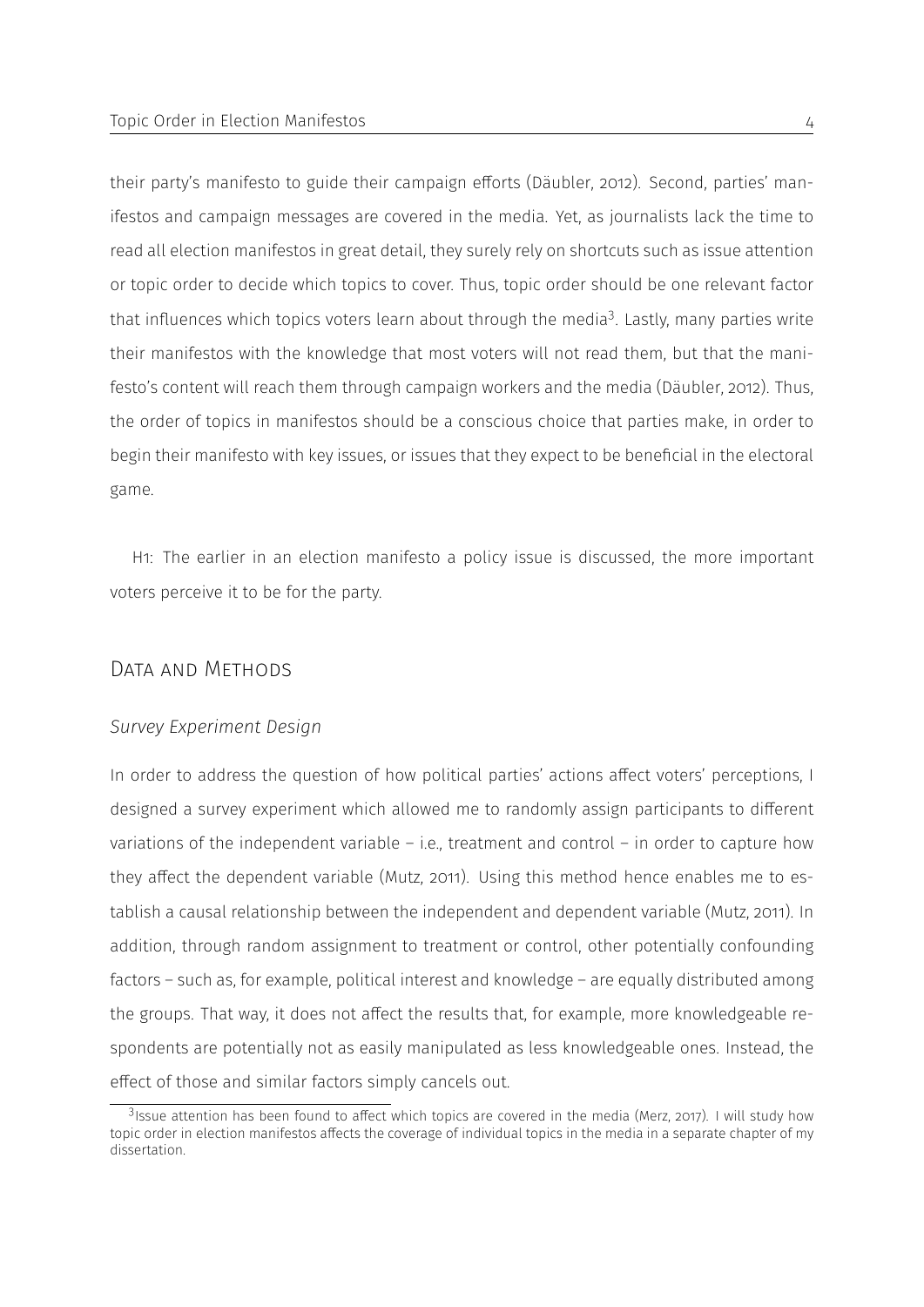In the beginning of the survey, respondents were asked about a well-known party and what they think it stands for. Specifically, they got to answer the following question: "What do you think is the most important issue for [Party]?". In order to keep it simple for the respondents, this question was presented with an open text box for respondents to put in their answer, rather than having them choose one issue from a relatively long list of topics. In addition, presenting respondents with a multiple-choice style question could have led to the order of options affecting which issue area they choose, rather than respondents freely answering the question. After having answered this question, respondents were randomly assigned to either the control or one of the treatment groups.

Both treatment groups were shown a table of contents (ToC) of the party's most recent election manifesto. The reason they are exposed to the table of contents is that it provides them with an overview of how a party orders the individual policy issues, yet at the same time it is more concise and faster to grasp than, for example, skimming through the manifesto as a whole. In addition, respondents were not shown the whole table of contents, but only the first and last chapter, including all sub-chapters<sup>[4](#page-0-0)</sup>. Since for some parties, even the tables of content can be very detailed and, hence, somewhat lengthy, this is another way of facilitating the whole procedure for the respondents in order to avoid that they lose focus and interest and are, therefore, not exposed to the whole treatment [\(Mutz,](#page-12-15) [2011\)](#page-12-15). While the first treatment group got to see part of the real table of contents that the party used in their manifesto, the second treatment group got to see a version where those same topics are ordered differently, so that the table of contents is now turned the wrong way around (cf. Sections [A.1](#page-13-0) and [A.2](#page-15-0) in the Appendix). After having seen the table of contents, respondents will be asked to answer the following question: "What do you think was the the most important issue for [Party] *in the recent election*?" Just like in the first question, this will again be an open-ended question. The control group, in contrast, will not see any version of the party's table of contents. This enables me to not only differentiate between the effect that the real manifesto has on voters'

<sup>4</sup>Note that in many election manifestos, parties start with some sort of general introduction or preamble, and end with a conclusion or call for vote. These parts are not treated as chapters here and, hence, are not covered in the tables of contents, since these parts of a manifesto typically have very broad titles that do not transfer much information – such as, for example, "Introduction" in the Greens' 2017 manifesto, or "A good country in times like these" in the CDU/CSU's 2017 manifesto.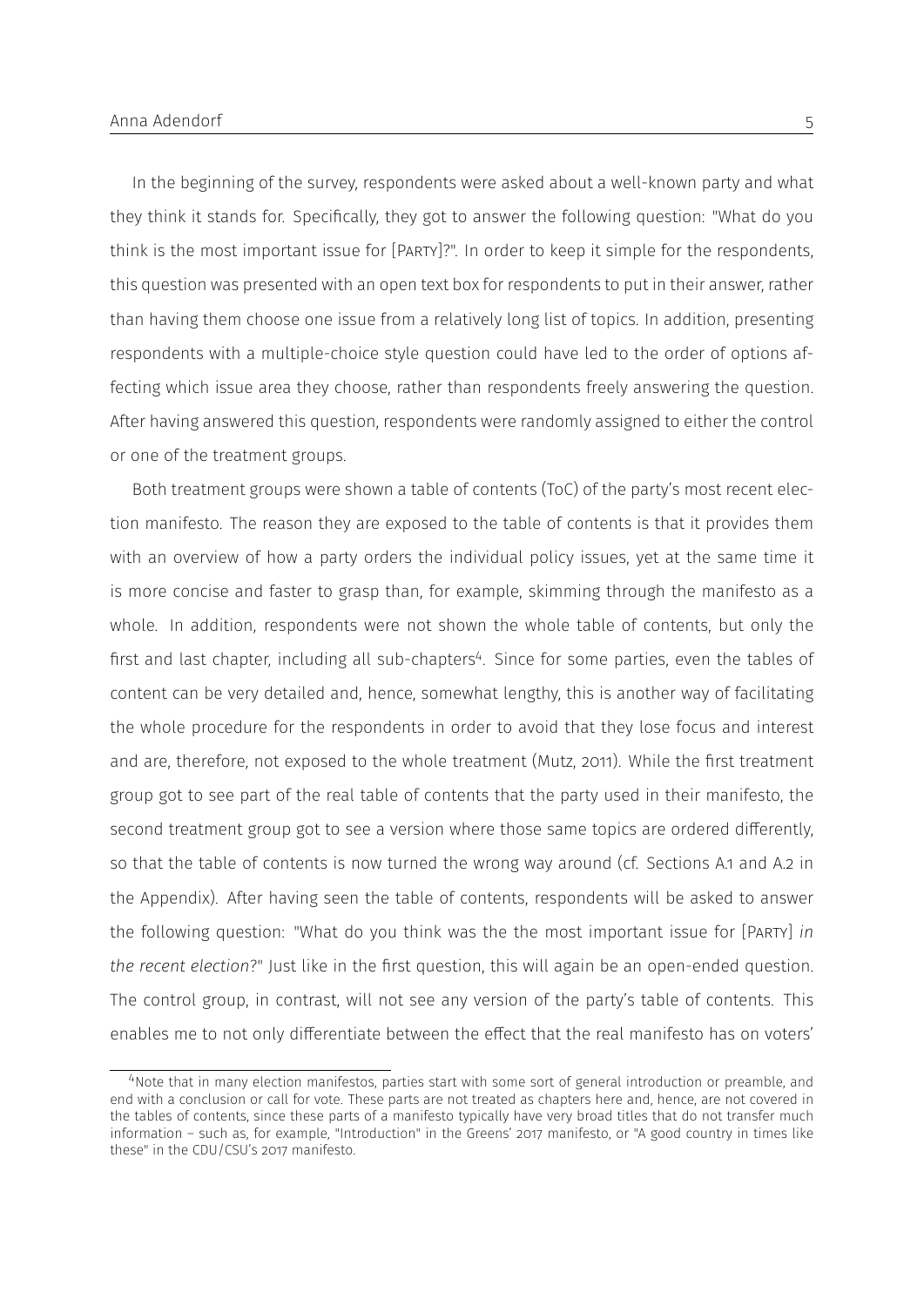perceptions compared to the manipulated version, but also to distinguish between how both versions individually compare to no treatment at all. Table [1](#page-5-0) below presents an overview of how the survey experiment was designed.

When it comes to the specific parties that respondents were asked about, I divided the respondents into two groups in order to include two different parties. The first party is the German Green party. The reason I chose this party is that, traditionally, it is not only a niche party, but also one that is very strongly associated with one single topic, namely the environment and its protection. For such a party, respondents will easily be able to answer the first question as to what the Greens' overall key topic is. At the same time, it will potentially be a particularly hard case for tricking the respondents into choosing a topic other than the environment in the second question, even if they get to see the manipulated table of contents, since the Greens are so strongly associated with this topic. The second party is the German CDU/CSU. In contrast to the Greens, this is a mainstream party that is not so strongly associated with one single issue or issue area. Instead, it aims at speaking to a bigger and more diverse portion of the electorate, which could make it harder for respondents to pick just one topic in the first question, leading to a higher variance in the answers to that question. At the same time, due to the party's key issue or issues being less obvious, the effect of both versions of the table of contents might be a lot clearer than for the Green party. For both parties, I use their 2017 national election manifestos [\(CDU/CSU,](#page-11-12) [2017;](#page-11-12) [BÜNDNIS 90/DIE GRÜNEN,](#page-11-13) [2017\)](#page-11-13).

**Table 1:** Design of the Survey Experiment

<span id="page-5-0"></span>

| Party   |          | Treatment 1 Treatment 2 | Control |
|---------|----------|-------------------------|---------|
| Greens  | Real ToC | Manipulated ToC Nothing |         |
| CDU/CSU | Real ToC | Manipulated ToC Nothing |         |

#### *Data*

In order for the sample to be representative of the German electorate and in order for the number of respondents to be sufficiently high for me to draw conclusions from them, I rely on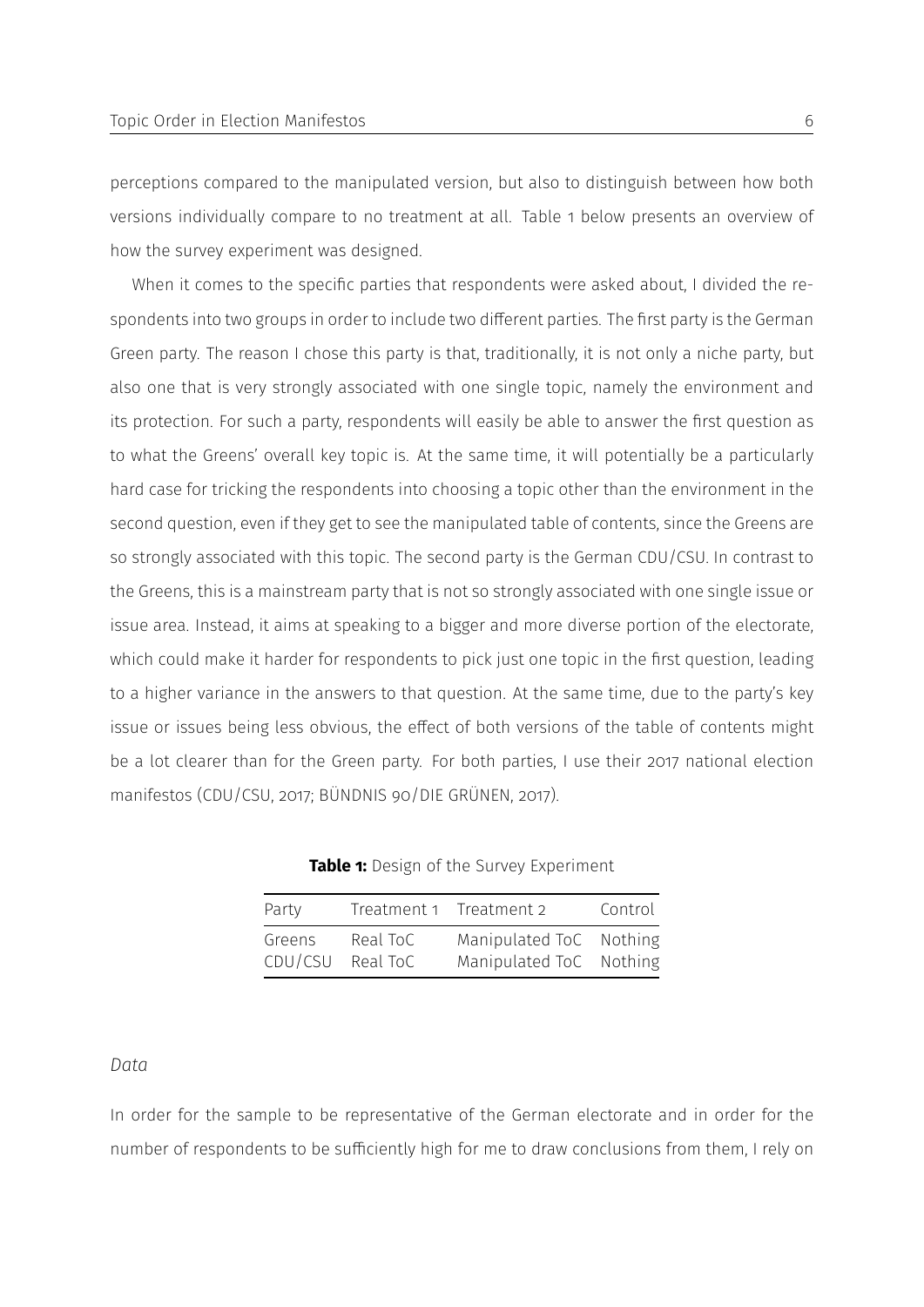#### Anna Adendorf 7

the resources and expertise of the German Internet Panel (GIP, [Blom et al.,](#page-11-14) [2014\)](#page-11-14). I was able to place my survey experiment in Wave 36 of the GIP which was conducted in July 2018, i.e. less than a year after the Bundestag election which was held in September 2017. In this wave, 2464 respondents answered the survey, half of which were assigned to answering questions about either the Greens or the CDU/CSU. Within each party, one third of respondents were allocated to either treatment 1, treatment 2 or the control group.

Once the survey data from Wave 36 of the GIP was obtained, I re-coded all open answers using the master codebook from the Comparative Agendas Project (CAP, [Comparative Agendas](#page-11-15) [Project,](#page-11-15) [2015\)](#page-11-15). Out of the categories provided in the [Comparative Agendas Project](#page-11-15) [\(2015\)](#page-11-15), I used the overall categories, such as macroeconomics or health, without going into the more detailed sub-categories. In those cases where respondents answered with more than one policy issue, I always coded the one that was mentioned first. Those answers that did not contain any policy area were coded as missing values following the guidelines provided by the GIP.

Overall, most respondents who were asked about the Green Party named the environment as the most important issue, both in general and in the election, followed by energy and immigration issues. Social welfare topics, which were presented as the first topic of the manifesto in the manipulated table of contents, were mentioned by 13% of respondents as the Green Party's most important issue in the 2017 election. Many respondents who answered these questions for the CDU/CSU mentioned immigration as the party's most important issue in general, and to a lesser extent in the 2017 election. Topics that fall under the overall category of macroeconomics were also mentioned a lot as the CDU/CSU's key issue, both in general and in the election. While less than 1% of respondents saw Labour issues, which were the original manifesto's first topic, as the CDU/CSU's overall key issue, this number increased to 18% in the 2017 election. Table [5](#page-18-0) in the Appendix provides a more detailed overview of how often each topic area was mentioned by the respondents.

The key variable of interest is whether or not a respondent's answer changed between the first and second question, and whether it changed towards the first topic they were presented with in one of the treatments. The variable change thus has three values: Change towards first topic of treatment 1, change towards the first topic of treatment 2, and neither. The third value,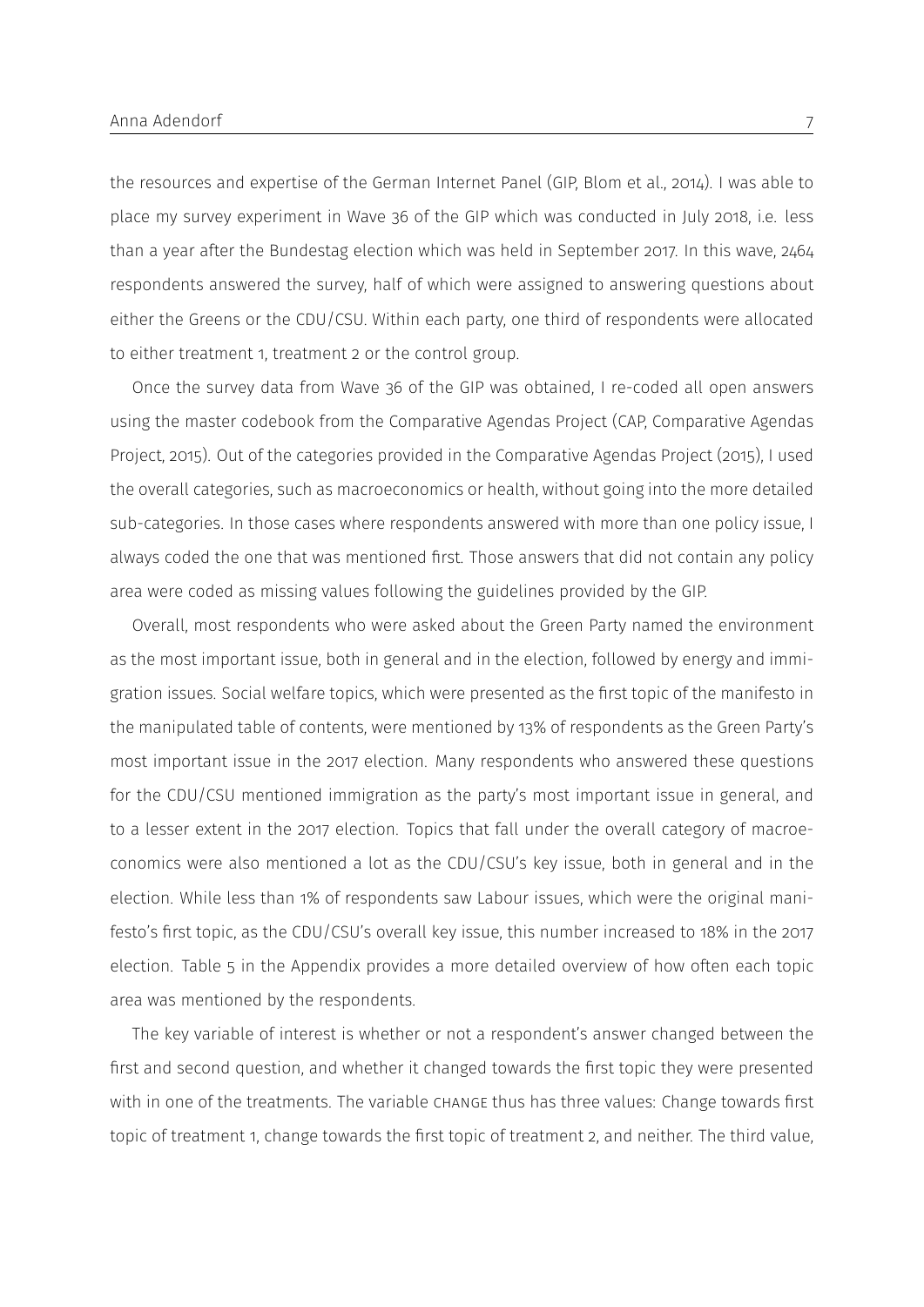neither, includes respondents whose answer did not change as well as those whose answer did change, but not towards the first topic of either of the treatments. Table [2](#page-7-0) shows for how many respondents the perceived most important topic changed between the first and second question, in absolute and relative terms. For both parties, the vast majority of respondents did not change their answer towards any of the topics that was presented to them at the very top of the tables of contents. However, close to 10% of the respondents did change their answer towards treatment 1 or treatment 2, respectively. For those respondents who were asked about the CDU/CSU's most important topic, we can see that 14% changed their answer towards the first topic of treatment 1, which was the real table of contents that started with Labour issues <sup>[5](#page-0-0)</sup>. .

<span id="page-7-0"></span>

|         |        | Change towards T1 Change towards T2 Neither |        | Total |
|---------|--------|---------------------------------------------|--------|-------|
| Greens  | 119    | 114                                         | 986    | 1219  |
|         | 9.76%  | 9.35%                                       | 80.89% | 100%  |
| CDU/CSU | 171    | 114                                         | 934    | 1219  |
|         | 14.03% | 9.35%                                       | 76.62% | 100%  |
| Total   | 290    | 228                                         | 1920   | 2438  |
|         | 11.89% | 9.35%                                       | 78.75% | 100%  |

**Table 2:** Change in Perceived Most Important Topic, by Party

In order to be able to tell whether these changes in respondents' answers between the first and second question are indeed due to the treatment, I take into account the variable treatment that simply captures in which treatment group a respondent was and has, hence, three values - treatment 1, treatment 2, control.

<sup>&</sup>lt;sup>5</sup>cf. Sections [A.1](#page-13-0) and [A.2](#page-15-0) in the Appendix for an overview of how the manifestos' topics where ordered in the different treatment groups.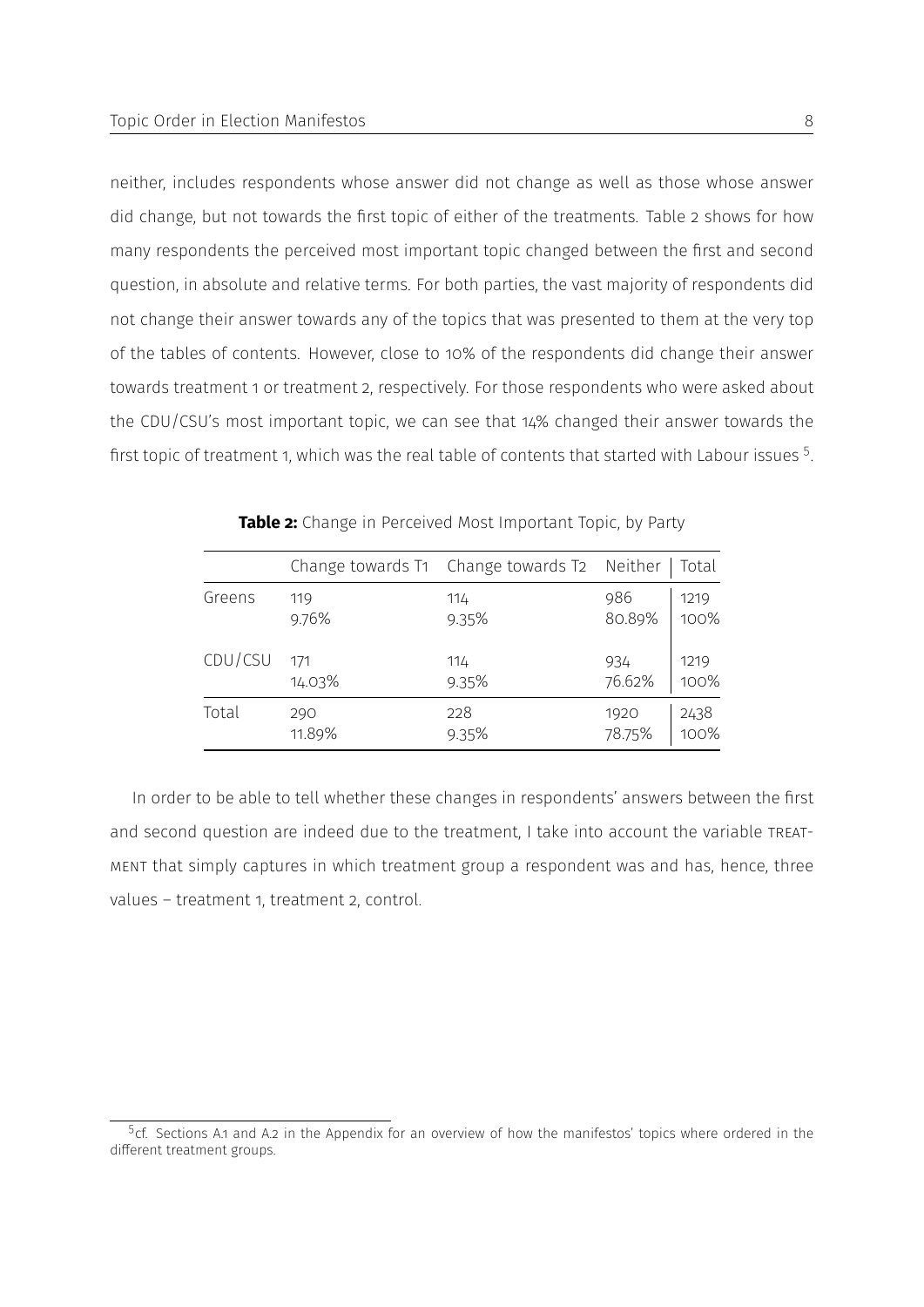## Preliminary Results

Figure [1](#page-9-0) shows how topic order in election manifestos affects respondents' perceived issue importance in the cases of the Green Party [1a](#page-9-0) and the CDU/CSU [1b.](#page-9-0) The bars represent change in what respondents perceived to be parties' most important topic. In both graphs, the leftmost bar shows respondents who changed their answer towards the first topic in the original topic order, the middle bar shows respondents who changed their answer towards the first topic in the manipulated topic order, and the bar on the right shows respondents who did not change their answer to either of those two. This third category includes respondents who, when asked about the party's most important issue in the *last* election, named a topic that was not prompted by either of the treatments, or who mentioned the same topic in both questions, i.e., the treatment did not yield any change.

Figure [1a](#page-9-0) shows how topic order in the Green Party's manifesto affects respondents' perceived issue importance. As the bar on the left shows, out of all respondent who perceived environmental issues to be the Greens' most important issue in the last election, but not their overall most important topic, more than 50% had also received treatment 1, which consisted of the original topic order where the environment was the first topic. 35% of respondents who said that the environment was the Green Party's most important topic in the last election, but not in general, had received treatment 2, the manipulated topic order that presented the environment as the last topic on the list. The second bar shows respondents who perceived social welfare issues to be the Greens' most important topic in the last election, but not in general. Out of those respondents, 60% had seen treatment 2, the manipulated topic order that presented a social welfare issue at the top of the list. 30% of respondents in this group had been exposed to treatment 1, the original topic order where social welfare issues were listed last. Finally, the dark grey areas in Figure [1a](#page-9-0) show that not many respondents who were in the control group, i.e. respondents who did not see any version of the manifesto's table of contents, named either of the two topic areas as the Green Party's most important topic in the last election, but not in general. Taken together, these findings support my hypothesis that topic order in election manifestos can affect people's understanding of which topics are most important to a party.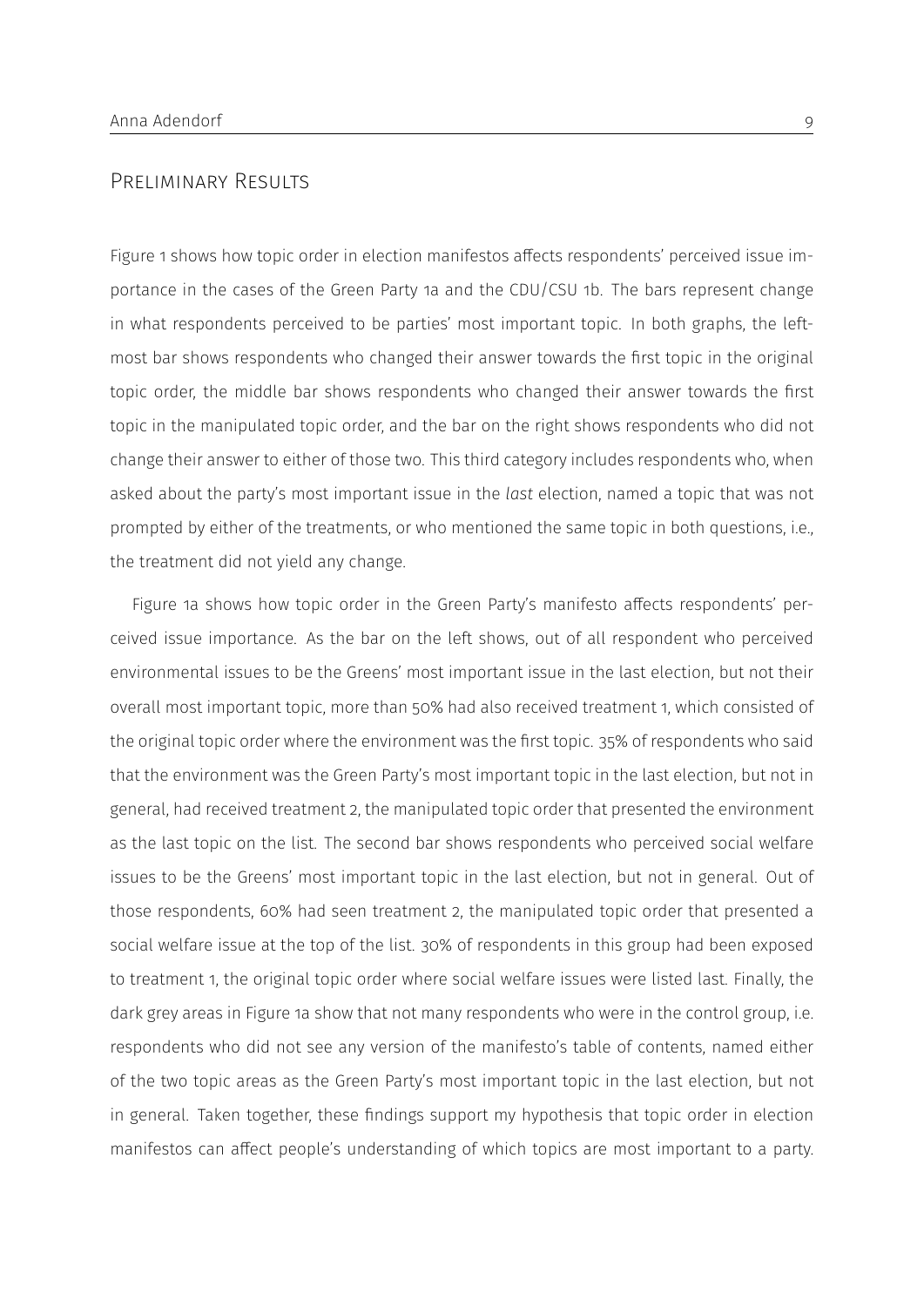The Chi<sup>2</sup> test presented in Table [3](#page-17-0) in the Appendix supports this result.

Figure [1b](#page-9-0) shows how topic order affects respondents' perceived issue importance in the case of the CDU/CSU. The leftmost bar indicates that out of those respondents who perceived labour issues to be the CDU/CSU's most important issue area in the last election, but not in general, 70% had received treatment 1, which showed the original topic order that started with a labour topic. Looking at respondents who mentioned immigration to be the CDU/CSU's most important topic in the last election, this trend is not so pronounced. However, immigration was a very important topic in general at the time of the election [\(Bräuninger et al.,](#page-11-16) [2019\)](#page-11-16) and the CDU/CSU was in government, so the fact that respondents of all treatment groups mentioned immigration as an important issue for the CDU/CSU in that election is not surprising. Yet, regarding the overall trend, the Chi<sup>2</sup> test in Table [4](#page-17-1) in the Appendix confirms that topic order in the CDU/CSU's election manifesto still affects which topics respondents perceived to be important for the CDU/CSU.

Overall, the experiment thus shows that topic order in election manifestos can affect the perceived issue importance in a reader, which supports my main argument that parties can highlight their key or most beneficial topics through their placement in the election manifesto.

<span id="page-9-0"></span>

#### **Figure 1:** Effect of Topic Order on Perceived Issue Importance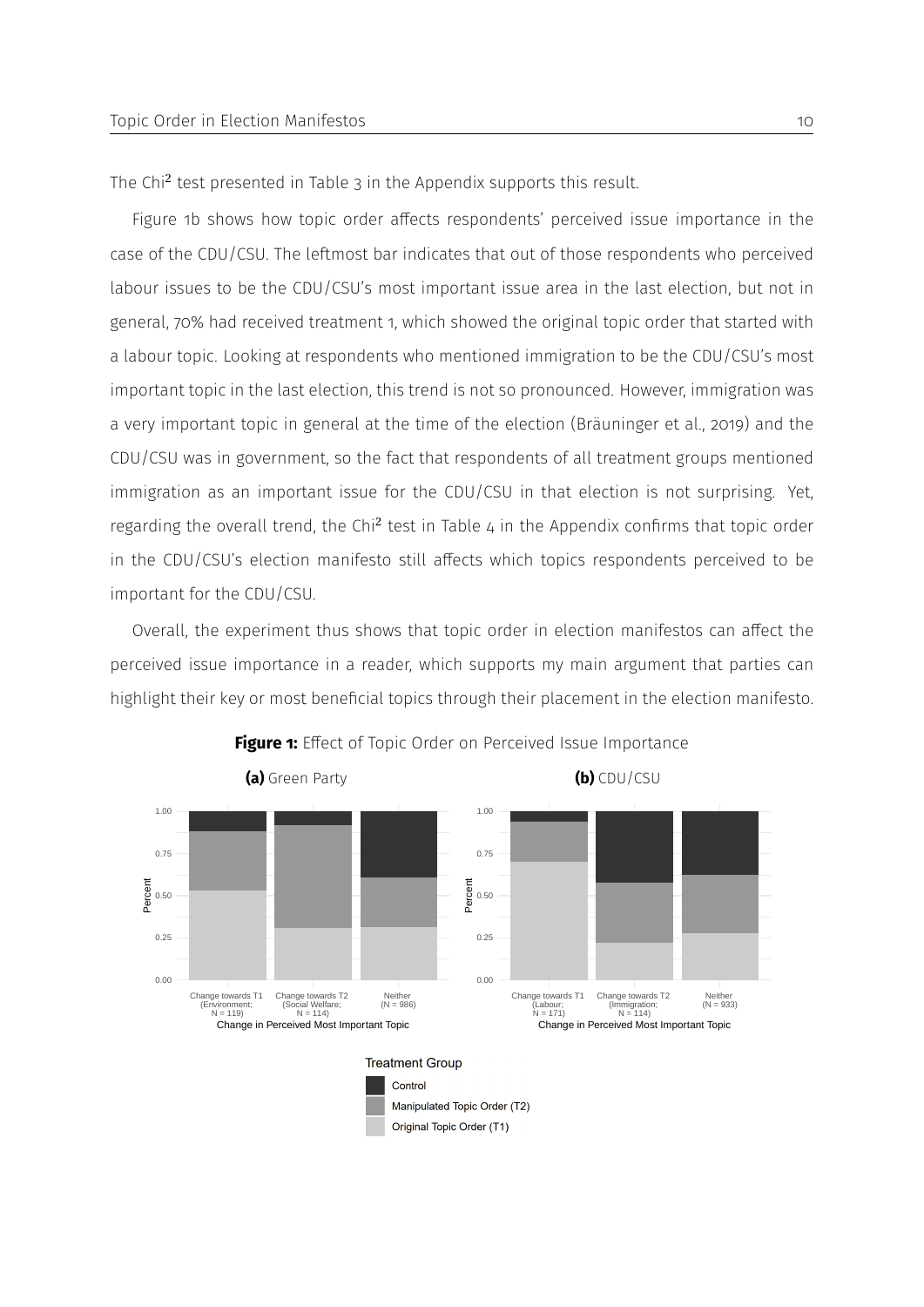## Conclusion

In this manuscript, I showed how topic order in election manifestos can affect people's perception of parties' most important topics. Using a survey experiment, I showed that respondents tend to perceive topics as key topics for a party when those topics are placed early in the election manifesto. This finding supports the overall argument of my dissertation that topic order in election manifestos matters.

The next steps for this section include to take a closer look at the effect of topic order on perceived issue importance. Specifically, I will not only look at the first topic of the treatment, but also at how the second, third, and so on topics affect perceived issue importance. If topic order matters beyond the first topic, then its effect on perceived issue attention should be present for the subsequent topics as well, albeit to a weaker extent. Additionally, I will analyse how the *last* topics in an election manifesto affects respondents' perceived issue importance, as there might be recency effects at play as well.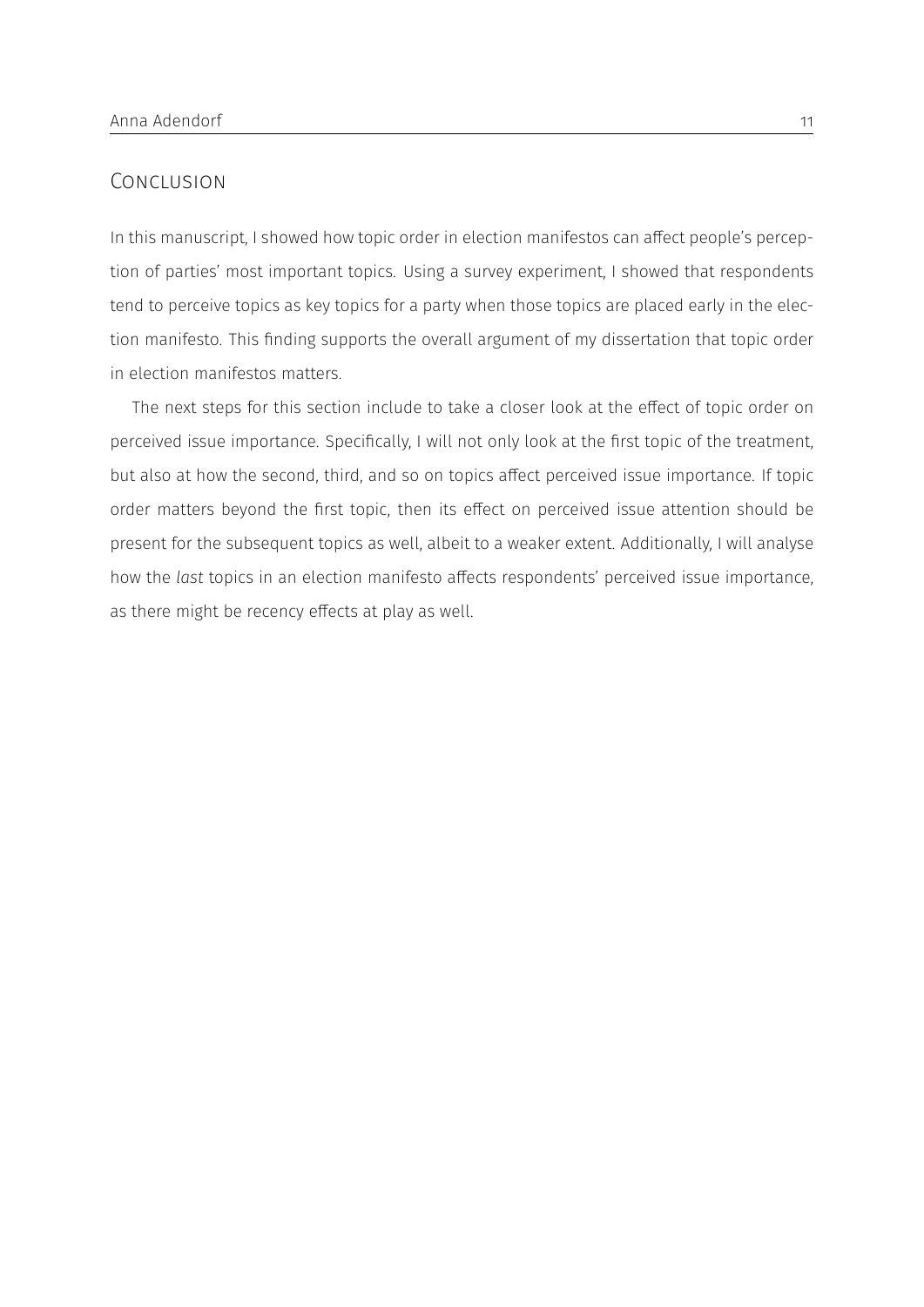## **REFERENCES**

- <span id="page-11-0"></span>Adams, J., Ezrow, L., Somer-Topcu, Z., 2011. Is Anybody Listening? Evidence That Voters Do Not Respond to European Parties' Policy Statements During Elections. American Journal of Political Science 55, 370-382. doi:[10.1111/j.](http://dx.doi.org/10.1111/j.1540-5907.2010.00489.x) [1540-5907.2010.00489.x](http://dx.doi.org/10.1111/j.1540-5907.2010.00489.x).
- <span id="page-11-2"></span>Bäck, H., Debus, M., Dumont, P., 2011. Who gets what in coalition governments? Predictors of portfolio allocation in parliamentary democracies. European Journal of Political Research 50, 441–478.
- <span id="page-11-6"></span>Barberá, P., Casas, A., Nagler, J., Egan, Patrick J., Bonneau, Richard, Jost, J.T., Tucker, J.A., 2019. Who Leads? Who Follows? Measuring Issue Attention and Agenda Setting by Legislators and the Mass Public Using Social Media Data. American Political Science Review 113, 883–901.
- <span id="page-11-14"></span>Blom, A.G., Gathmann, C., Krieger, U., 2014. Setting Up an Online Panel Representative of the General Population. Field Methods 27, 391–408. doi:[10.1177/1525822X15574494](http://dx.doi.org/10.1177/1525822X15574494).
- <span id="page-11-9"></span>Blom-Hansen, J., Elklit, J., Serritzlew, S., Riis Villadsen, L., 2016. Ballot position and election results: Evidence from a natural experiment. Electoral Studies 44, 172–183. doi:[10.1016/j.electstud.2016.06.019](http://dx.doi.org/10.1016/j.electstud.2016.06.019).
- <span id="page-11-16"></span>Bräuninger, T., Debus, M., Müller, J., Stecker, C., 2019. Party Competition and Government Formation in Germany: Business as Usual or New Patterns? German Politics 28, 80–100. doi:[10.1080/09644008.2018.1538362](http://dx.doi.org/10.1080/09644008.2018.1538362).
- <span id="page-11-1"></span>Budge, I., Ezrow, L., McDonald, M.D., 2010. Ideology, Party Factionalism and Policy Change: An integrated dynamic theory. British Journal of Political Science 40, 781–804. doi:[10.1017/S0007123409990184](http://dx.doi.org/10.1017/S0007123409990184).
- <span id="page-11-13"></span>BÜNDNIS 90/DIE GRÜNEN, 2017. Zukunft wird aus Mut gemacht: Bundestagswahlprogramm 2017.
- <span id="page-11-12"></span>CDU/CSU, 2017. Für ein Deutschland, in dem wir gut und gerne leben: Regierungsprogramm 2017-2021.
- <span id="page-11-15"></span>Comparative Agendas Project, 2015. Master Codebook. URL: [https://www.comparativeagendas.net/pages/](https://www.comparativeagendas.net/pages/master-codebook) [master-codebook](https://www.comparativeagendas.net/pages/master-codebook).
- <span id="page-11-8"></span>Conway, M., Patterson, J.R., 2008. Today's Top Story? An Agenda-Setting and Recall Experiment Involving Internet and Television News. Southwestern Mass Communication Journal 24, 31–48.
- <span id="page-11-11"></span>Däubler, T., 2012. The Preparation and Use of Election Manifestos: Learning from the Irish Case. Irish Political Studies 27, 51–70.
- <span id="page-11-3"></span>Eichorst, J., 2014. Explaining variation in coalition agreements: The electoral and policy motivations for drafting agreements. European Journal of Political Research 53, 98–115. doi:[10.1111/1475-6765.12026](http://dx.doi.org/10.1111/1475-6765.12026).
- <span id="page-11-10"></span>Graber, D., 2004. Mediated politics and citizenship in the twenty-first century. Annual review of psychology 55, 545–571. doi:[10.1146/annurev.psych.55.090902.141550](http://dx.doi.org/10.1146/annurev.psych.55.090902.141550).
- <span id="page-11-7"></span>Green, J., Hobolt, S.B., 2008. Owning the issue agenda: Party strategies and vote choices in British elections. Electoral Studies 27, 460–476. doi:[10.1016/j.electstud.2008.02.003](http://dx.doi.org/10.1016/j.electstud.2008.02.003).
- <span id="page-11-4"></span>Gross, M., Debus, M., 2018. Does EU regional policy increase parties' support for European integration? West European Politics 41, 594–614. doi:[10.1080/01402382.2017.1395249](http://dx.doi.org/10.1080/01402382.2017.1395249).
- <span id="page-11-5"></span>Gross, M., Jankowski, M., 2020. Dimensions of political conflict and party positions in multi-level democracies: evidence from the Local Manifesto Project. West European Politics 43, 74-101. doi:[10.1080/01402382.2019.](http://dx.doi.org/10.1080/01402382.2019.1602816) [1602816](http://dx.doi.org/10.1080/01402382.2019.1602816).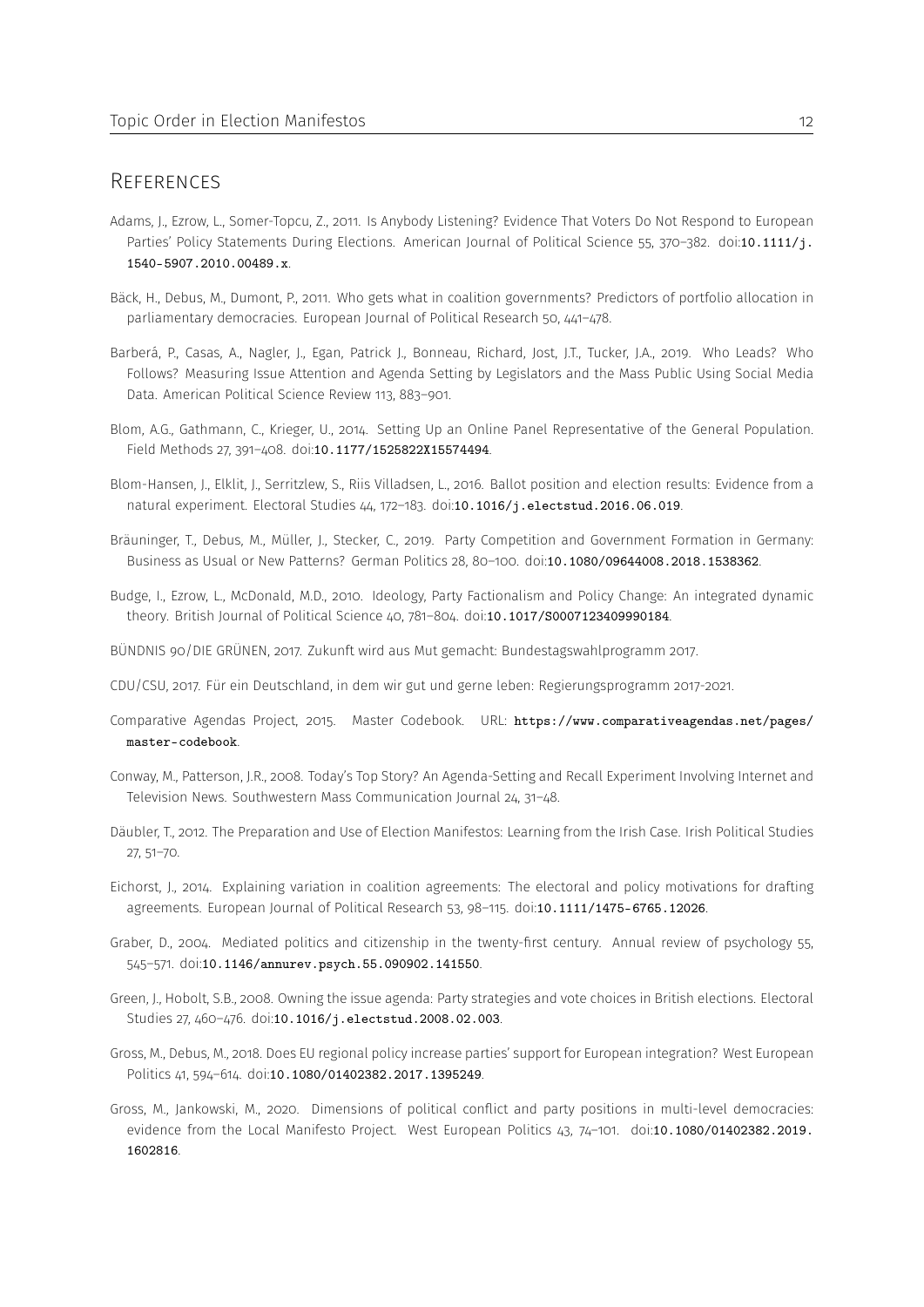- <span id="page-12-2"></span>Gross, M., Krauss, S., 2019. Topic Coverage of Coalition Agreements in Multi-Level Settings: The Case of Germany. German Politics 54, 1–22. doi:[10.1080/09644008.2019.1658077](http://dx.doi.org/10.1080/09644008.2019.1658077).
- <span id="page-12-10"></span>Kim, N., Krosnick, J., Casasanto, D., 2015. Moderators of Candidate Name-Order Effects in Elections: An Experiment. Political Psychology 36, 525–542. doi:[10.1111/pops.12178](http://dx.doi.org/10.1111/pops.12178).
- <span id="page-12-3"></span>Klüver, H., Bäck, H., 2019. Coalition Agreements, Issue Attention, and Cabinet Governance. Comparative Political Studies 52, 1995–2031. doi:[10.1177/0010414019830726](http://dx.doi.org/10.1177/0010414019830726).
- <span id="page-12-4"></span>Klüver, H., Sagarzazu, I., 2015. Setting the Agenda or Responding to Voters? Political Parties, Voters and Issue Attention. West European Politics 39, 380–398. doi:[10.1080/01402382.2015.1101295](http://dx.doi.org/10.1080/01402382.2015.1101295).
- <span id="page-12-5"></span>Klüver, H., Spoon, J.J., 2016. Who Responds? Voters, Parties and Issue Attention. British Journal of Political Science 46, 633–654. doi:[10.1017/S0007123414000313](http://dx.doi.org/10.1017/S0007123414000313).
- <span id="page-12-11"></span>Krosnick, J.A., Alwin, D.F., 1987. An evaluation of a cognitive theory of response-order effects in survey measurement. Public Opinion Quarterly 51, 201–2019.
- <span id="page-12-14"></span>Laver, M., 1984. On Party Policy, Polarization and the Breaking of Moulds: The 1983 British Party Manifestos in Context. Parliamentary Affairs 37, 33–39.
- <span id="page-12-0"></span>Laver, M., Benoit, K., Garry, J., 2003. Extracting Policy Positions from Political Texts Using Words as Data. American Political Science Review 97, 311–331.
- <span id="page-12-9"></span>McCombs, M.E., Shaw, D.L., 1972. The agenda-setting function of mass media. Public Opinion Quarterly 36, 176–187.
- <span id="page-12-12"></span>Meier, B.P., Robinson, M.D., 2004. Why the Sunny Side Is Up: Associations Between Affect and Vertical Position. Psychological Science 15, 243–247.
- <span id="page-12-1"></span>Merz, N., 2017. Gaining voice in the mass media: The effect of parties' strategies on party-issue linkages in election news coverage. Acta Politica 52, 436–460. doi:[10.1057/s41269-016-0026-9](http://dx.doi.org/10.1057/s41269-016-0026-9).
- <span id="page-12-15"></span>Mutz, D.C., 2011. Population-based survey experiments. Princeton University Press, Princeton.
- <span id="page-12-6"></span>Otjes, S., Green-Pedersen, C., 2019. When do political parties prioritize labour? Issue attention between party competition and interest group power. Party Politics doi:[10.1177/1354068819875605](http://dx.doi.org/10.1177/1354068819875605).
- <span id="page-12-7"></span>Peeters, J., van Aelst, P., Praet, S., 2019. Party ownership or individual specialization? A comparison of politicians' individual issue attention across three different agendas. Party Politics doi:[10.1177/1354068819881639](http://dx.doi.org/10.1177/1354068819881639).
- <span id="page-12-8"></span>Petrocik, J.R., 1996. Issue Ownership in Presidential Elections, with a 1980 Case Study. American Journal of Political Science 40, 825–850.
- <span id="page-12-13"></span>Tourangeau, R., Couper, M.P., Conrad, F.G., 2013. "Up Means Good": The Effect of Screen Position on Evaluative Ratings in Web Surveys. Public Opinion Quarterly 77, 69-88. doi:[10.1093/poq/nfs063](http://dx.doi.org/10.1093/poq/nfs063).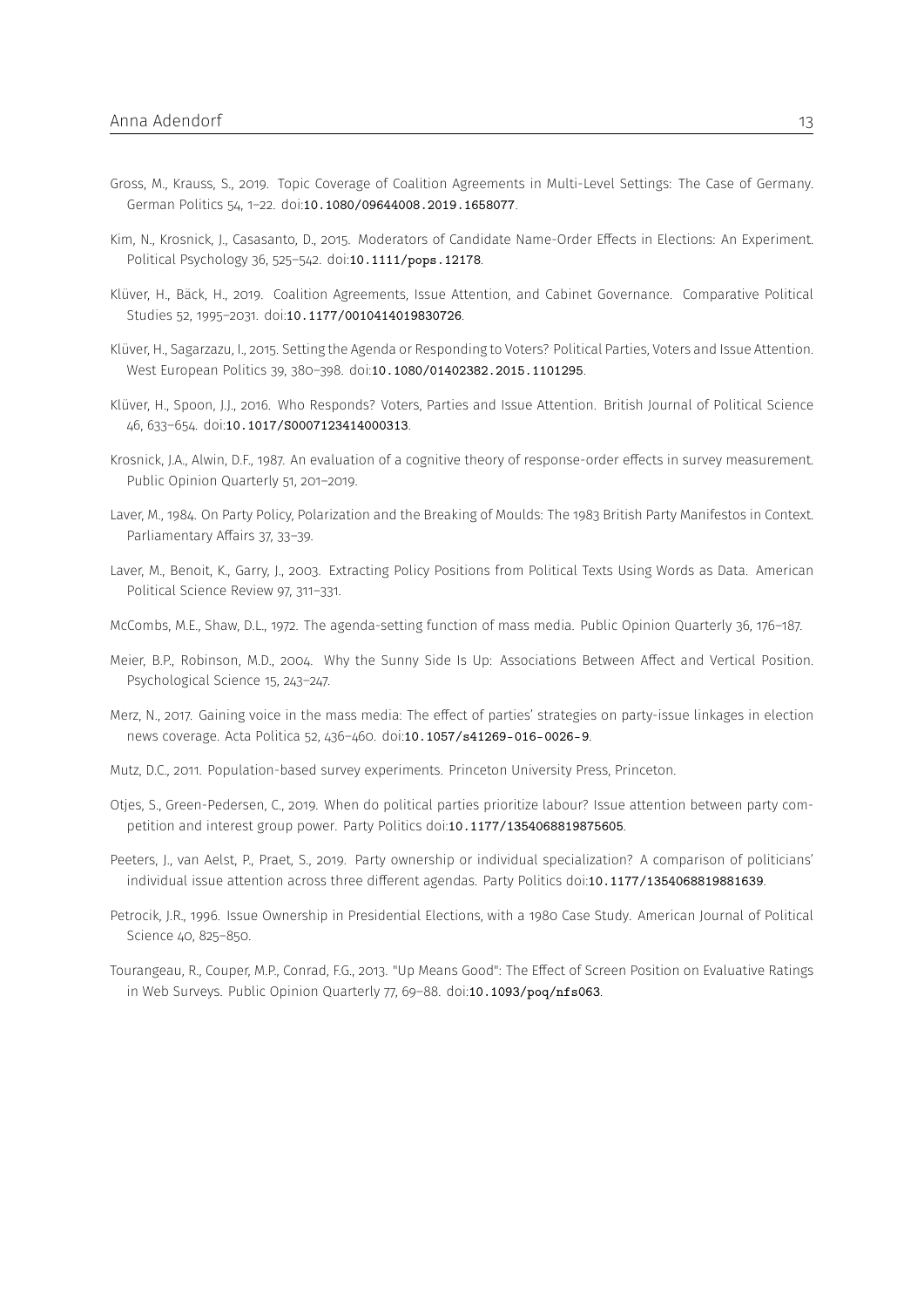## A Appendix

<span id="page-13-0"></span>*A.1 Survey Experiment Treatments: Green Party*

## *Original Order*

## **A. Umwelt im Kopf**

- 1. Wir erhalten unsere Natur
- 2. Wir sorgen für gesunde Lebensmittel und beenden Tierleid
- 3. Wir retten das Klima
- 4. Wir begrünen unsere Wirtschaft für Umweltschutz, Lebensqualität und Arbeitsplätze
- 5. Wir steigen um komplett auf grüne Energien
- 6. Wir sorgen für saubere, bezahlbare und bequeme Mobilität

## **B. Gerechtigkeit im Sinn**

- 1. Wir investieren in Kindertagesstätten, Schulen und Hochschulen
- 2. Wir kämpfen für bezahlbare Wohnungen und lebenswerte Kommunen
- 3. Wir teilen den Wohlstand gerechter
- 4. Wir machen den Sozialstaat sicher und zukunftsfest
- 5. Wir holen Kinder aus der Armut und fördern Familien
- 6. Wir kämpfen für gute Arbeit und bessere Vereinbarkeit
- 7. Wir gestalten Digitalisierung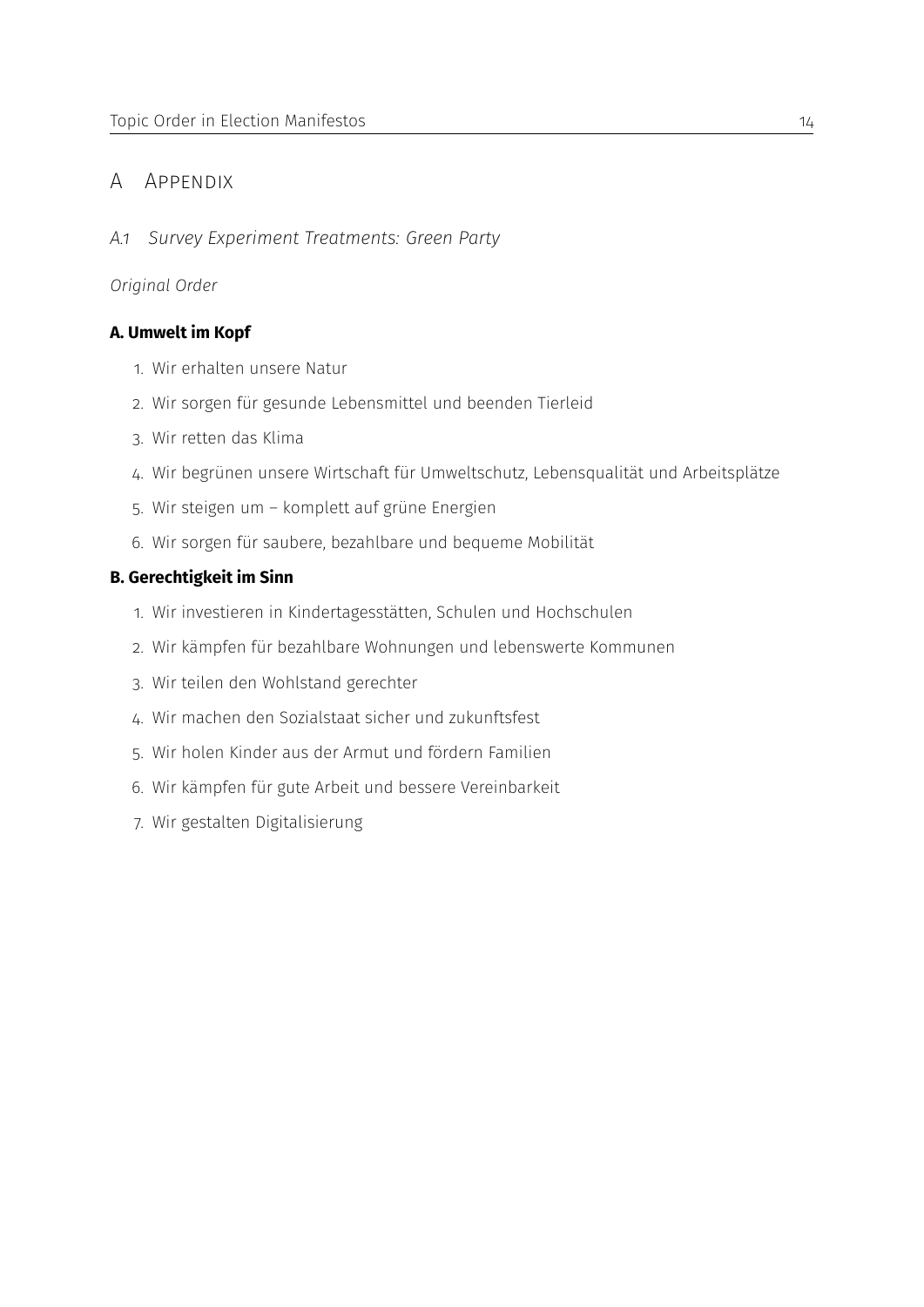#### *Manipulated Order*

#### **A. Gerechtigkeit im Sinn**

- 1. Wir gestalten Digitalisierung
- 2. Wir kämpfen für gute Arbeit und bessere Vereinbarkeit
- 3. Wir holen Kinder aus der Armut und fördern Familien
- 4. Wir machen den Sozialstaat sicher und zukunftsfest
- 5. Wir teilen den Wohlstand gerechter
- 6. Wir kämpfen für bezahlbare Wohnungen und lebenswerte Kommunen
- 7. Wir investieren in Kindertagesstätten, Schulen und Hochschulen

#### **B. Umwelt im Kopf**

- 1. Wir sorgen für saubere, bezahlbare und bequeme Mobilität
- 2. Wir steigen um komplett auf grüne Energien
- 3. Wir begrünen unsere Wirtschaft für Umweltschutz, Lebensqualität und Arbeitsplätze
- 4. Wir retten das Klima
- 5. Wir sorgen für gesunde Lebensmittel und beenden Tierleid
- 6. Wir erhalten unsere Natur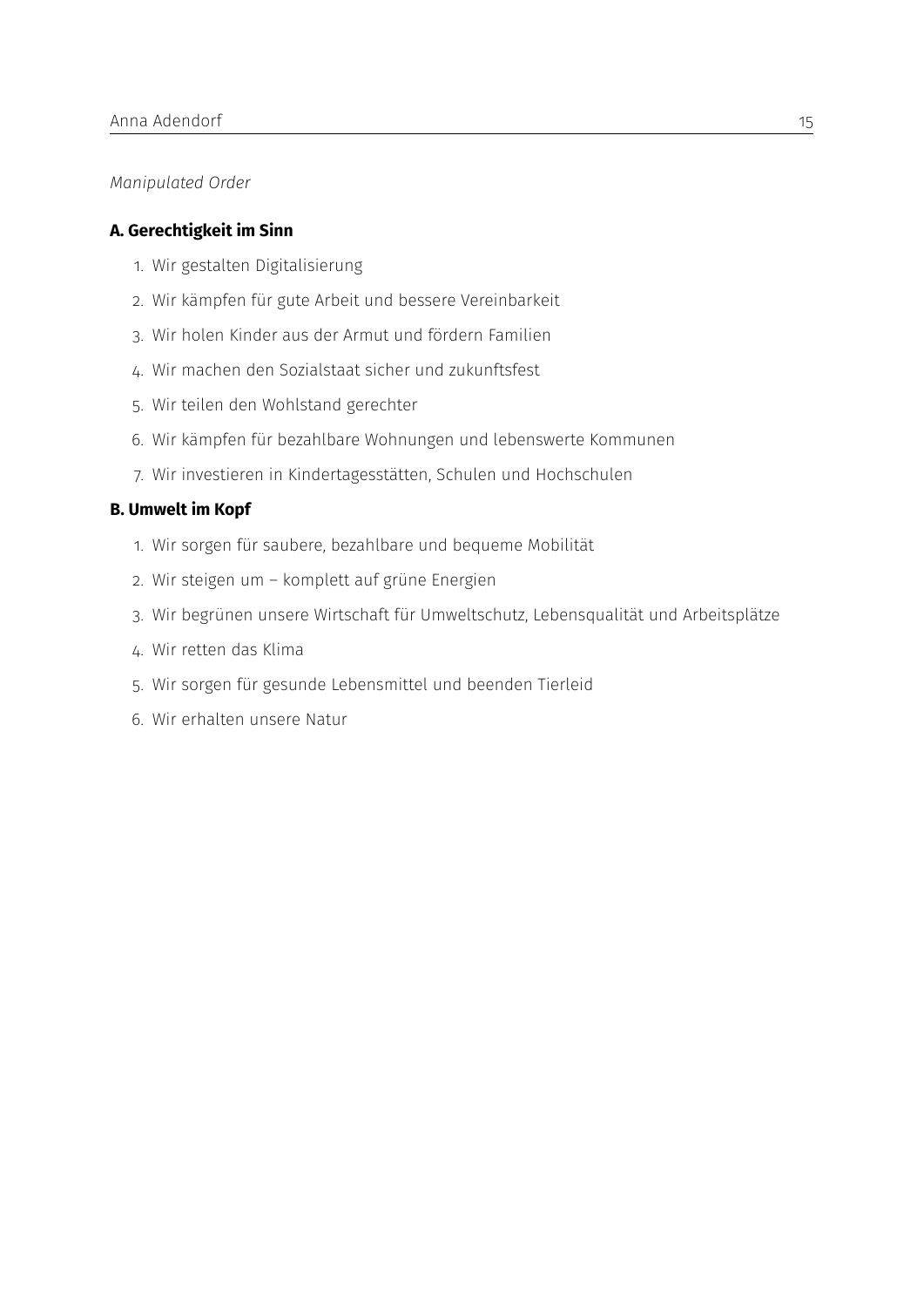## <span id="page-15-0"></span>*A.2 Survey Experiment Treatments: CDU/CSU*

## *Original Order*

## **Gute Arbeit auch für morgen - Vollbeschäftigung für Deutschland**

- Arbeitsplätze sichern
- Neue Arbeitsplätze schaffen
- Langzeitarbeitslosen helfen
- Qualität von Arbeit ist uns wichtig
- Selbstständigkeit und Mittelstand stärken
- Tarifpartnerschaft stärken
- Landwirtschaft hat Zukunft
- Mehr Freiraum, weniger Bürokratie
- Verkehrsinfrastruktur erneuern und ausbauen
- Energiewende zum Erfolg führen
- Forschung und neue Technologien fördern
- Globalisierung für Deutschlands Zukunft nutzen

#### **Was unser Land zusammenhält**

- Gemeinschaft und Zusammenhalt
- Ehrenamt und Sport
- Christliche Kirchen und Religionsgemeinschaften
- Religionsfreiheit in Deutschland
- Damit Integration gelingt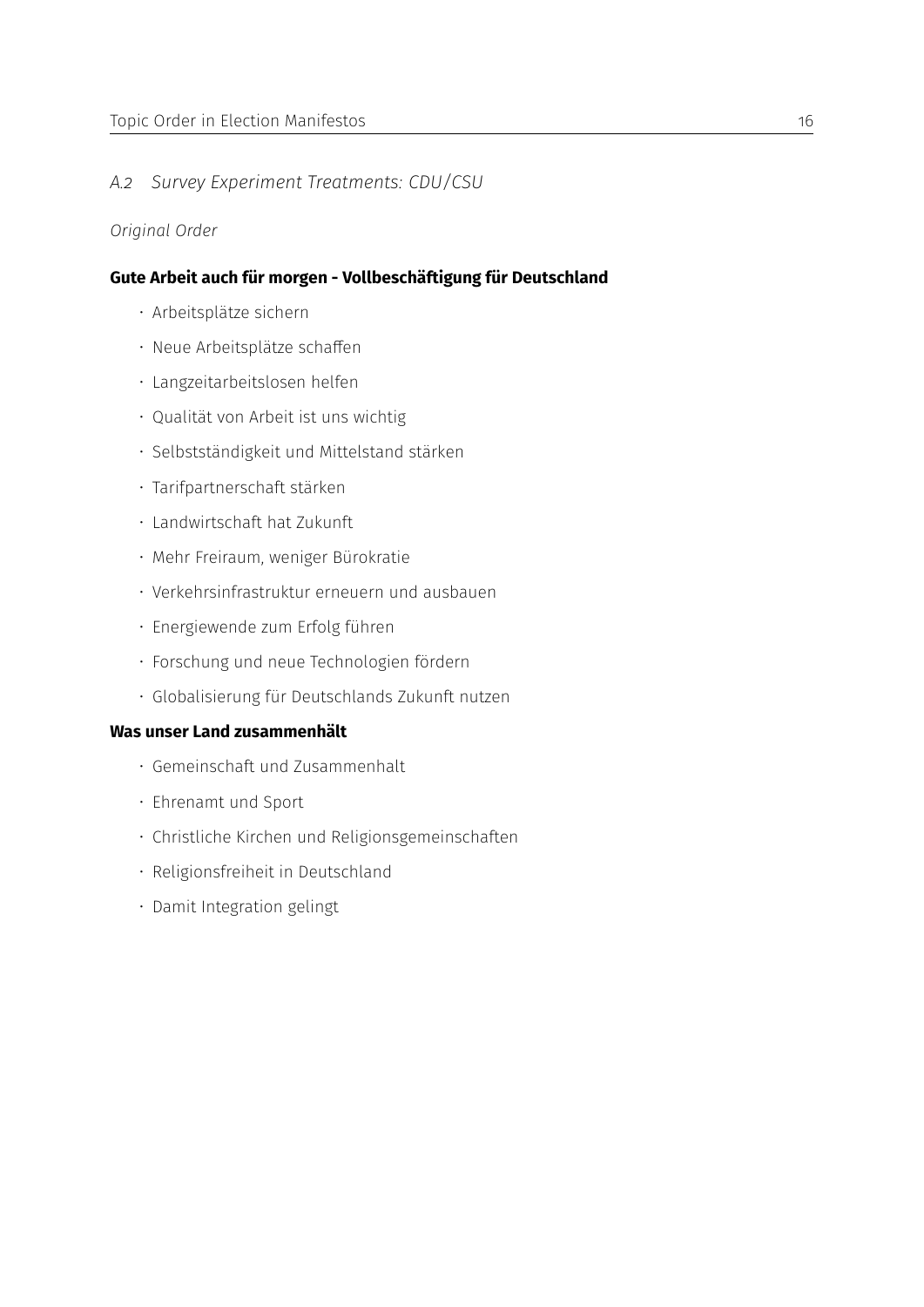#### *Manipulated Order*

#### **Was unser Land zusammenhält**

- Damit Integration gelingt
- Religionsfreiheit in Deutschland
- Christliche Kirchen und Religionsgemeinschaften
- Ehrenamt und Sport
- Gemeinschaft und Zusammenhalt

#### **Gute Arbeit auch für morgen - Vollbeschäftigung für Deutschland**

- Globalisierung für Deutschlands Zukunft nutzen
- Forschung und neue Technologien fördern
- Energiewende zum Erfolg führen
- Verkehrsinfrastruktur erneuern und ausbauen
- Mehr Freiraum, weniger Bürokratie
- Landwirtschaft hat Zukunft
- Tarifpartnerschaft stärken
- Selbstständigkeit und Mittelstand stärken
- Qualität von Arbeit ist uns wichtig
- Langzeitarbeitslosen helfen
- Neue Arbeitsplätze schaffen
- Arbeitsplätze sichern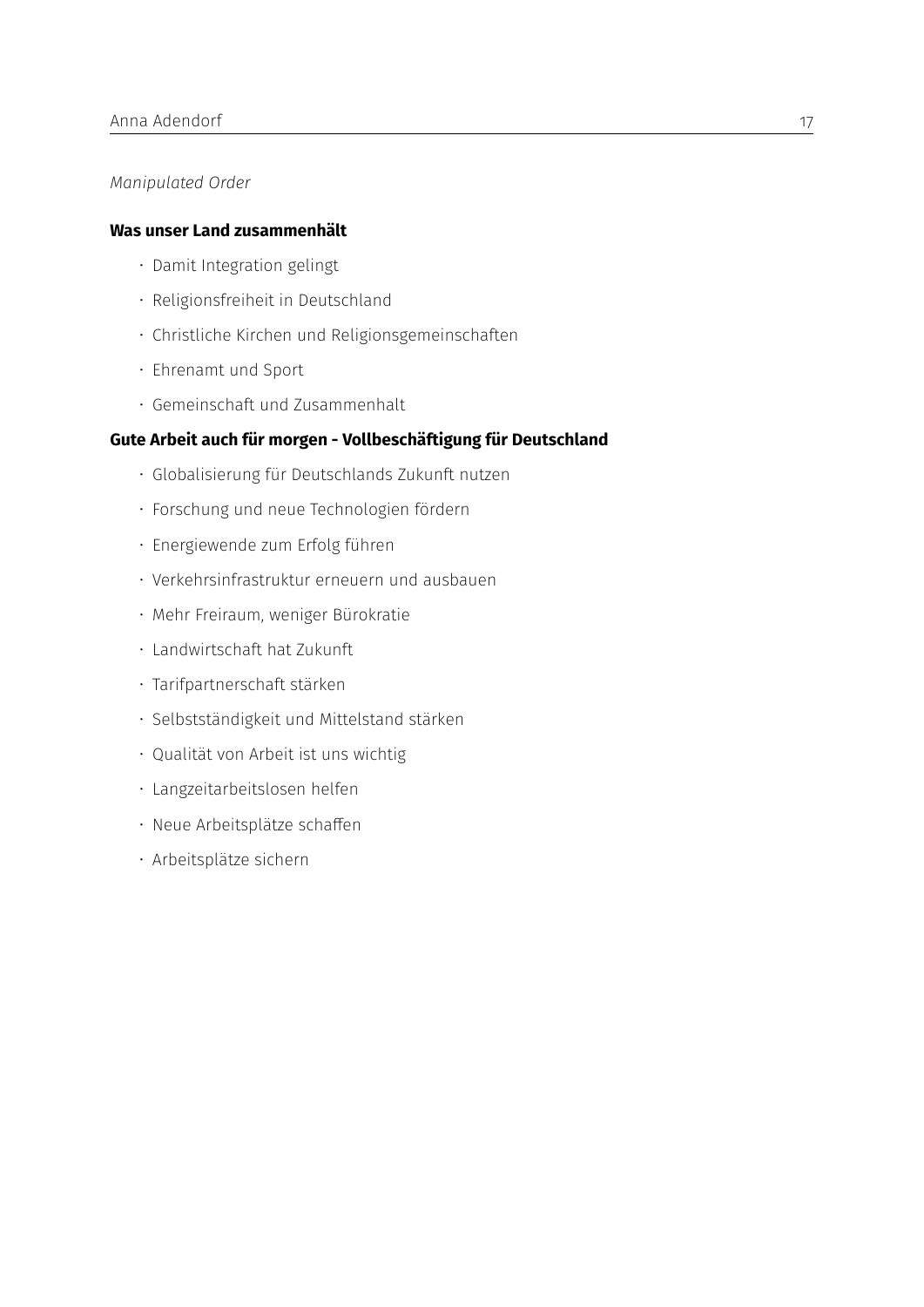<span id="page-17-0"></span>

|                                             | <b>Treatment Group</b>       |                                    |              |               |
|---------------------------------------------|------------------------------|------------------------------------|--------------|---------------|
| Change in Perceived<br>Most Important Topic | Original Topic<br>Order (T1) | Manipulated Topic<br>Order $(T_2)$ | Control      | Total         |
| Change towards T1                           | 63                           | 42                                 | 14           | 119           |
| (Environment)                               | (15.52)                      | (10.32)                            | (3.45)       | (9.76)        |
| Change towards T2                           | 35                           | 70                                 | $\mathsf{Q}$ | 114           |
| (Social Welfare)                            | (8.62)                       | (17.20)                            | (2.22)       | (9.35)        |
| Neither                                     | 308                          | 295                                | 383          | 986           |
|                                             | (75.86)                      | (72.48)                            | (94.33)      | (80.89)       |
| Total                                       | 406                          | 407<br>(100)                       | 406<br>(100) | 1219<br>(100) |

**Table 3:** Effect of Topic Order on Perceived Issue Importance: Green Party

Pearson Chi<sup>2</sup> = 93.5167; df = 4; Pr = 0.000

<span id="page-17-1"></span>

|                                             | Treatment Group              |                                              |              |                |
|---------------------------------------------|------------------------------|----------------------------------------------|--------------|----------------|
| Change in Perceived<br>Most Important Topic | Original Topic<br>Order (T1) | Manipulated Topic<br>Order (T <sub>2</sub> ) | Control      | Total          |
| Change towards T1                           | 120                          | 41                                           | 10           | 171            |
| (Labour)                                    | (29.56)                      | (10.10)                                      | (2.46)       | (14.04)        |
| Change towards T2                           | 25                           | 41                                           | 48           | 114            |
| (Environment)                               | (6.16)                       | (10.10)                                      | (11.82)      | (9.36)         |
| Neither                                     | 261                          | 324                                          | 348          | 933            |
|                                             | (64.29)                      | (79.80)                                      | (85.71)      | (76.60)        |
| Total                                       | 406                          | 406<br>(100)                                 | 406<br>(100) | 1,218<br>(100) |

| Table 4: Effect of Topic Order on Perceived Issue Importance: CDU/CSU |  |  |  |  |
|-----------------------------------------------------------------------|--|--|--|--|
|                                                                       |  |  |  |  |

Pearson Chi<sup>2</sup> = 133.1769; df = 4; Pr = 0.000